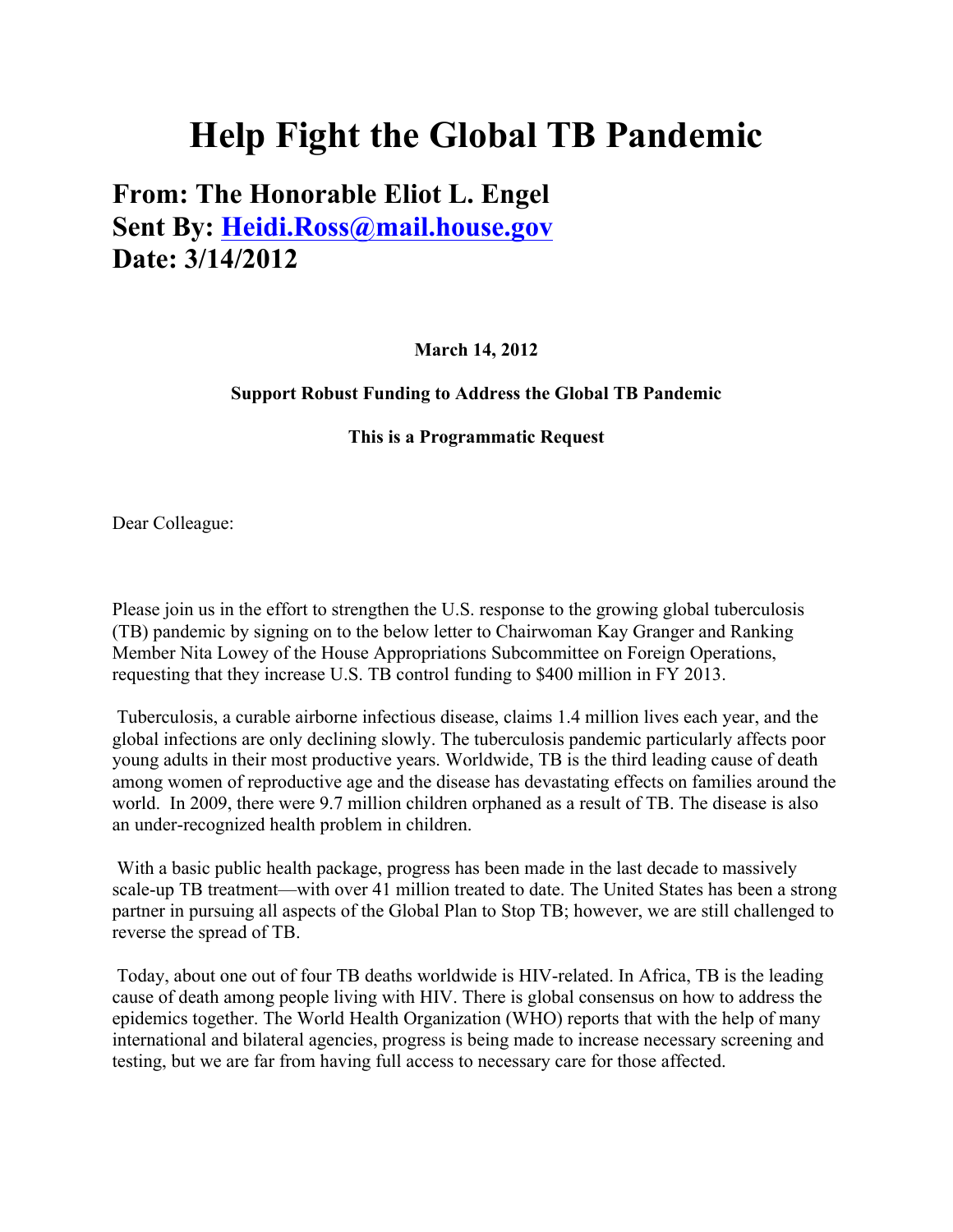Drug resistant TB, a result of inconsistent TB treatment, poses a grave risk to global health and our advances. Over the past year, we have learned of a new strain, known as TDR-TB, totally drug resistant TB, which is resistant to all current TB drugs. Meanwhile the World Health Organizations reports that over 640,000 people each year fall ill with multidrug-resistant TB (MDR-TB), Drug resistant TB is a worsening global health security threat; if not vigorously addressed, drug-resistant strains could become the dominant form of disease in some of the heaviest-affected countries and further spread worldwide. Less than half of the high MDR-TB burden countries have the capacity to diagnosis MDR-TB, let alone mount effective prevention and treatment efforts.

Join us in sending this letter to appropriators calling for an appropriately robust TB program to stop the spread of this global threat. To sign onto the letter, please contact Heidi Ross with Rep. Engel at Heidi.ross@mail.house.gov or 5-2464 or Jason Suslavich with Rep. Young at Jason.suslavich@ail.house.govor  $5 - 5765$ .

Sincerely,

Eliot L. Engel Don Young

Member of Congress Member of Congress

March , 2012

The Honorable Kay Granger Chair, Appropriations Subcommittee on State, Foreign Operations, and Related Programs HB-26, the Capitol Washington, DC 20515

The Honorable Nita M. Lowey Ranking Member, Appropriations Subcommittee on State, Foreign Operations, and Related Programs 2329 Rayburn House Office Building Washington, D.C. 20515

Dear Chairman Granger and Ranking Member Lowey:

Thank you for your leadership on the Foreign Operations Subcommittee and your dedication to global health and development efforts. We write to request that you provide \$400 million for bilateral tuberculosis (TB) control in the fiscal year 2013 State, Foreign Operations and Related Programs Appropriations bill.